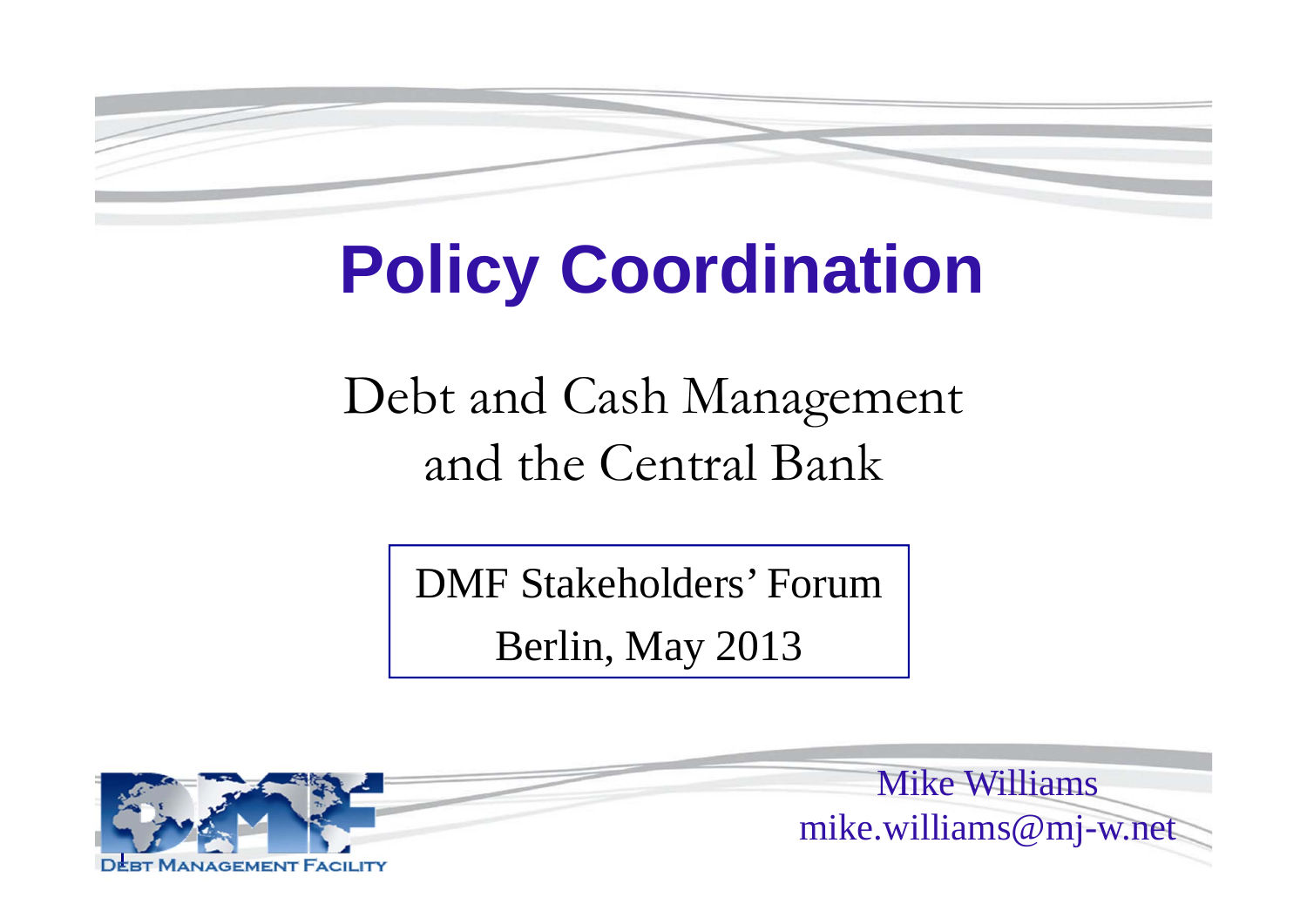### **The Challenge**

- • Central banks (CBs) and DMOs/treasuries have different policy objectives and operational requirements
	- Potential strains between fiscal and monetary policies
	- Inconsistent objectives for different parts of government balance sheet
	- Operational conflicts or clashes
- But they have common interests
	- Efficient debt, cash and monetary policy operations
	- Development of the money market
	- Well-managed flow of services
- Requires
	- Understandings about responsibilities and objectives
	- Effective governance and coordination arrangements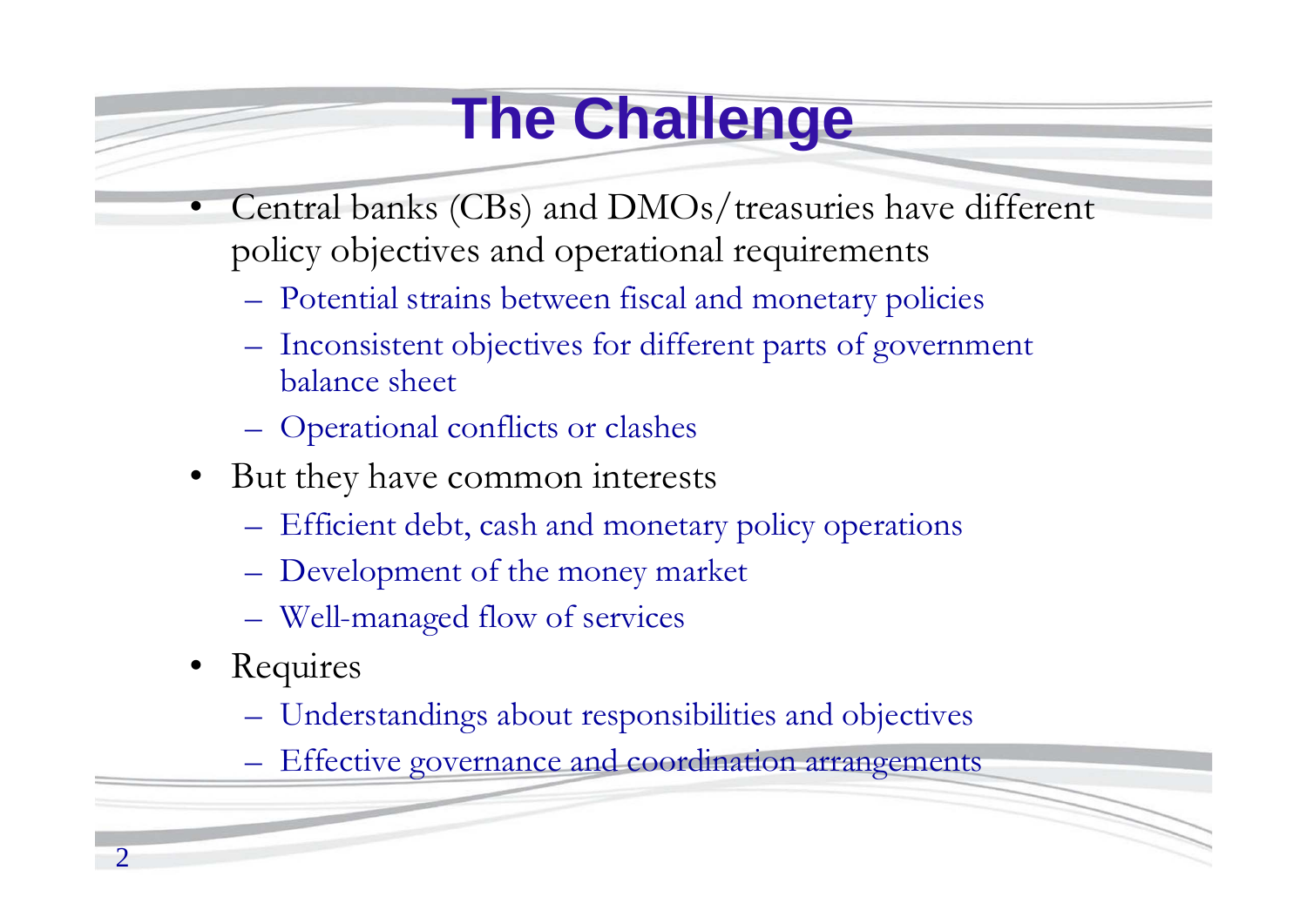### **An Overview – Policy and Operational Interaction**

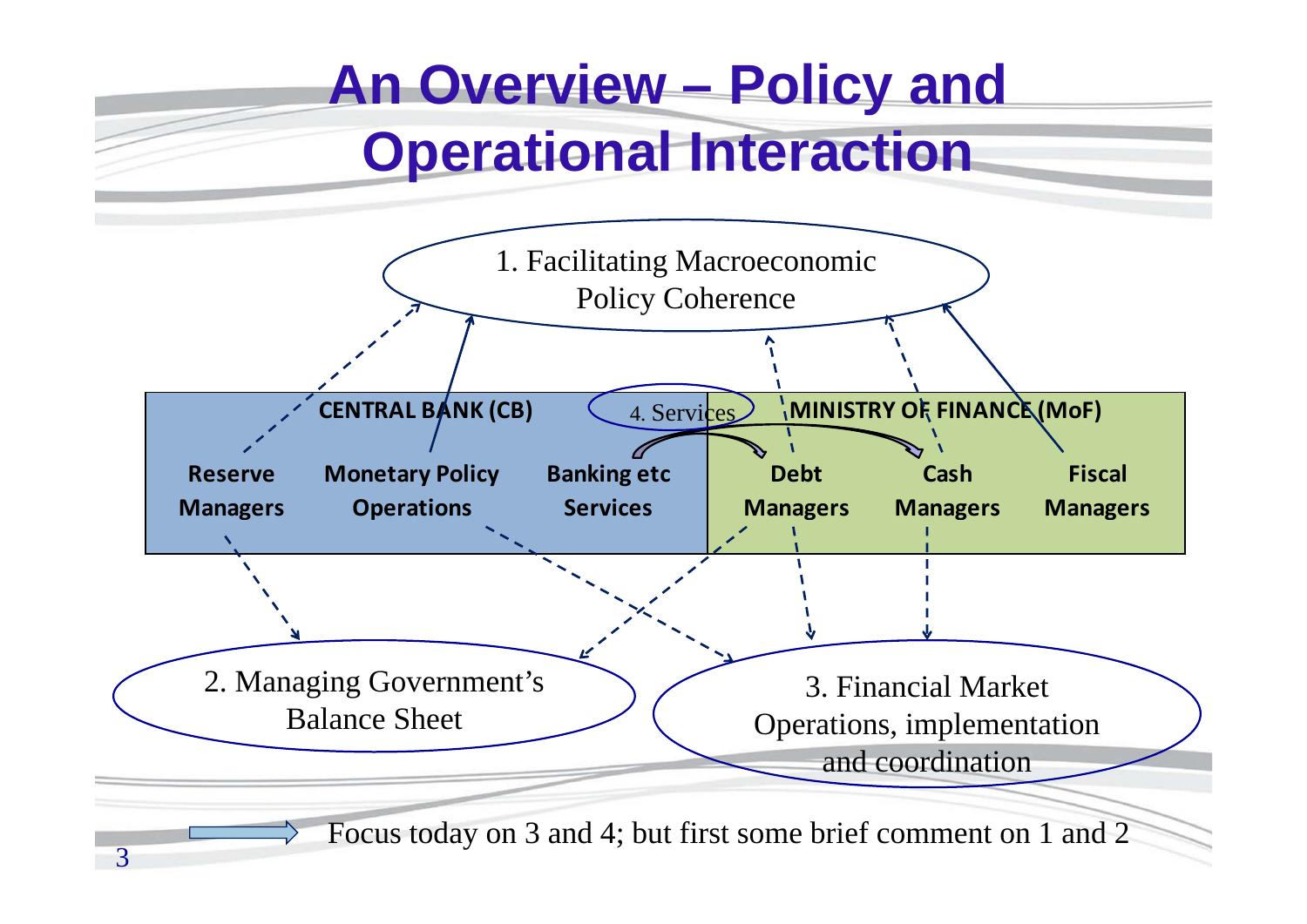#### **High-level Policy Coordination**

- Model of last 30 years separating monetary policy from fiscal and debt/cash management policies under some strain
	- Assumes highly liquid markets, and independence of policy instruments – even in developed markets compromised by QE
	- – In less developed markets always the case that cash and debt operations may affect monetary policy operations & vice versa
- • Still a case for operational separation; but that requires mechanisms to facilitate
	- High-level policy coherence
	- Coordination at operational level
- •Different mechanisms

4

•

- Potential use of Public Debt Committee (PDC) or similar to facilitate coordination
- – Brings together representatives of main macroeconomic policy functions to ensure that cash and debt management decisions are properly embedded in wider macroeconomic policies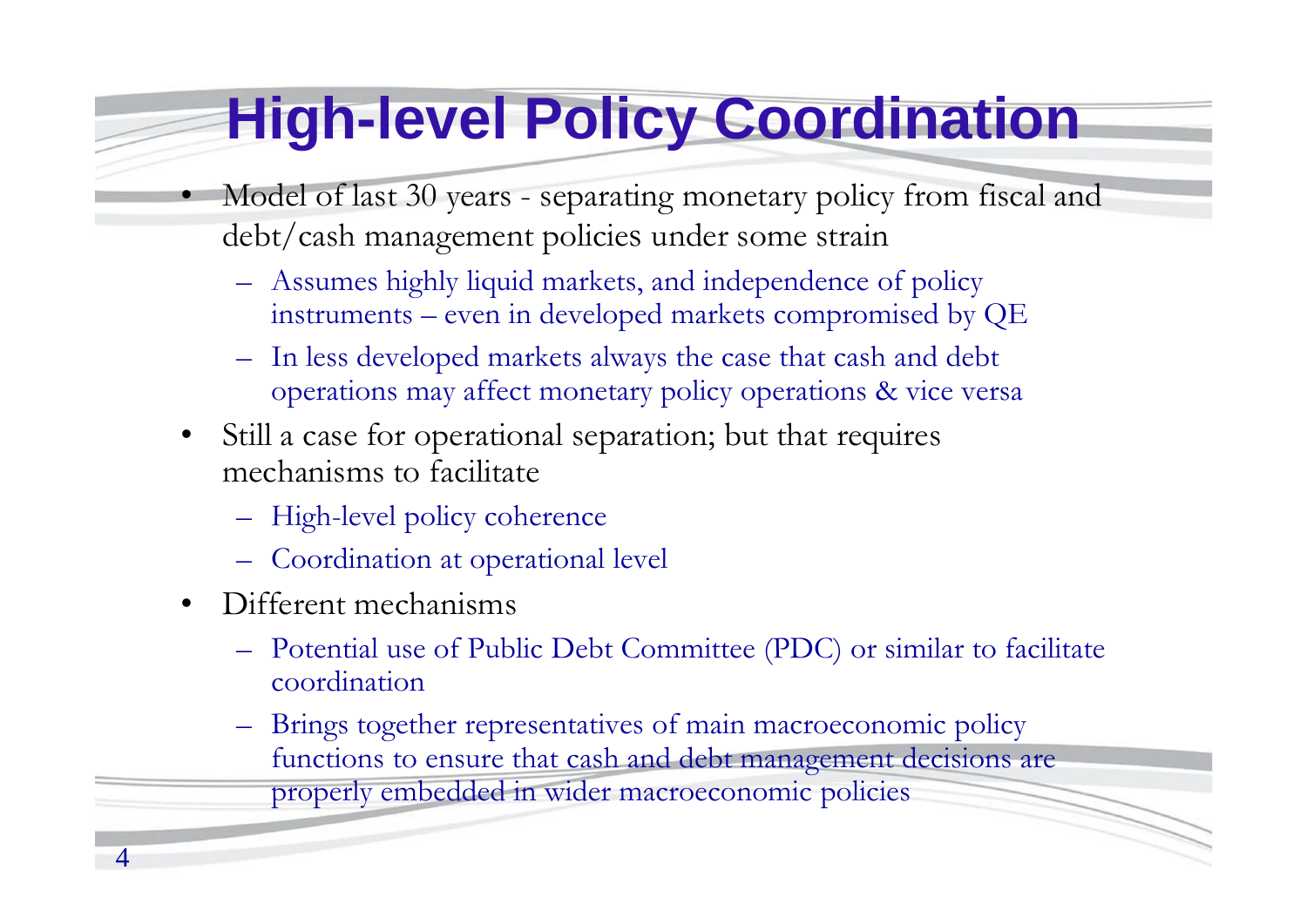#### **Changing Roles of CB and Treasury**

#### **Traditional Roles**

- **Treasury:** Treasury primarily a gov't payment office; TSA incomplete; limited cash management
- **CB:** managing domestic monetary conditions, including impact of gov't cash flows; directly influencing cash and debt management policies through its role as fiscal agent; range of services supplied to

treasury

#### **Problems**

- • Excess government liquidity; lack of interest on balances  $\Rightarrow$  a subsidy to banks
- Volatile government cash flows complicate monetary policy operations
- CB's implementation of debt and cash management policy potentially conflicting with monetary policy goals
- • CB lending to government risking adding to inflation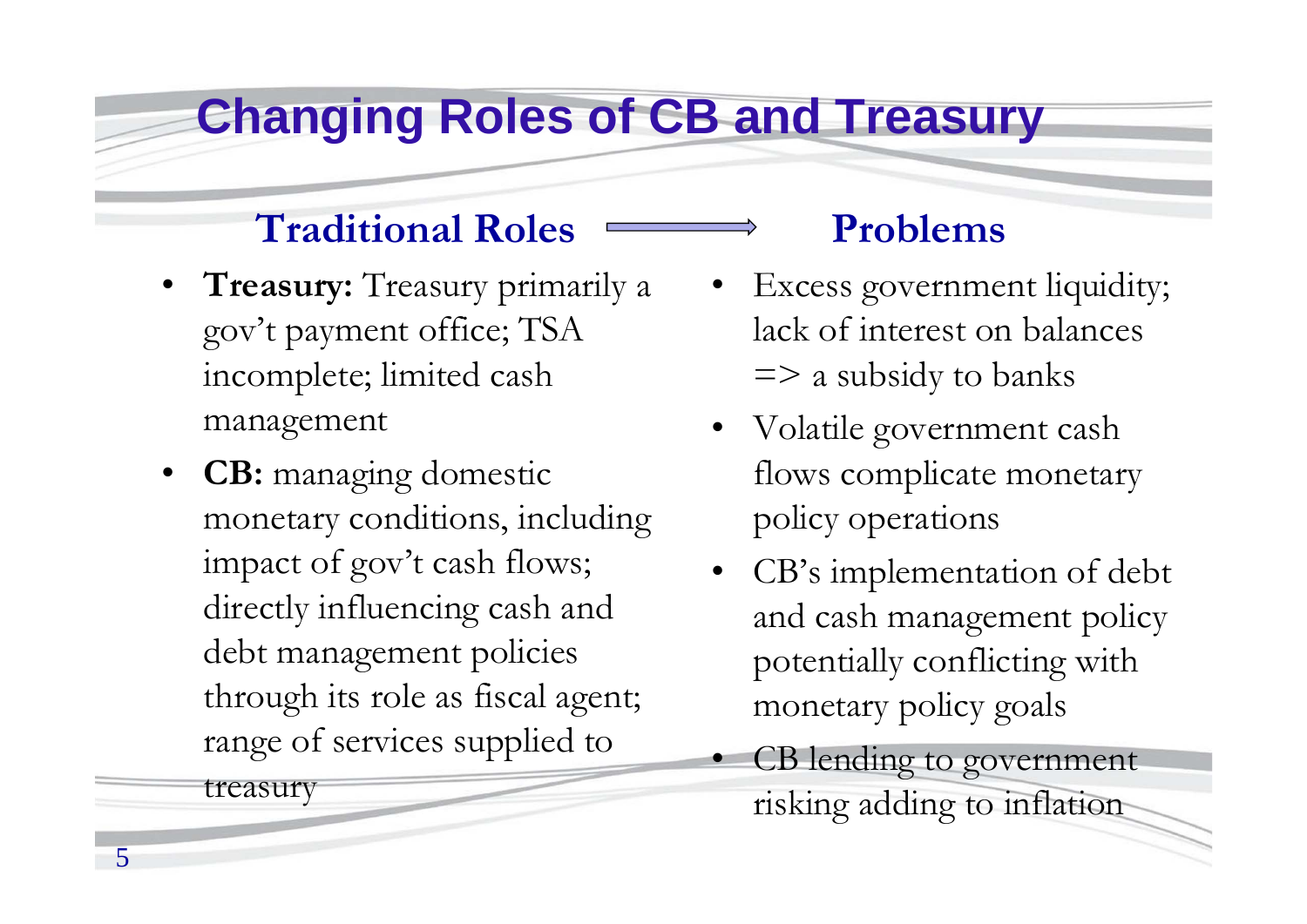# **The New Framework**

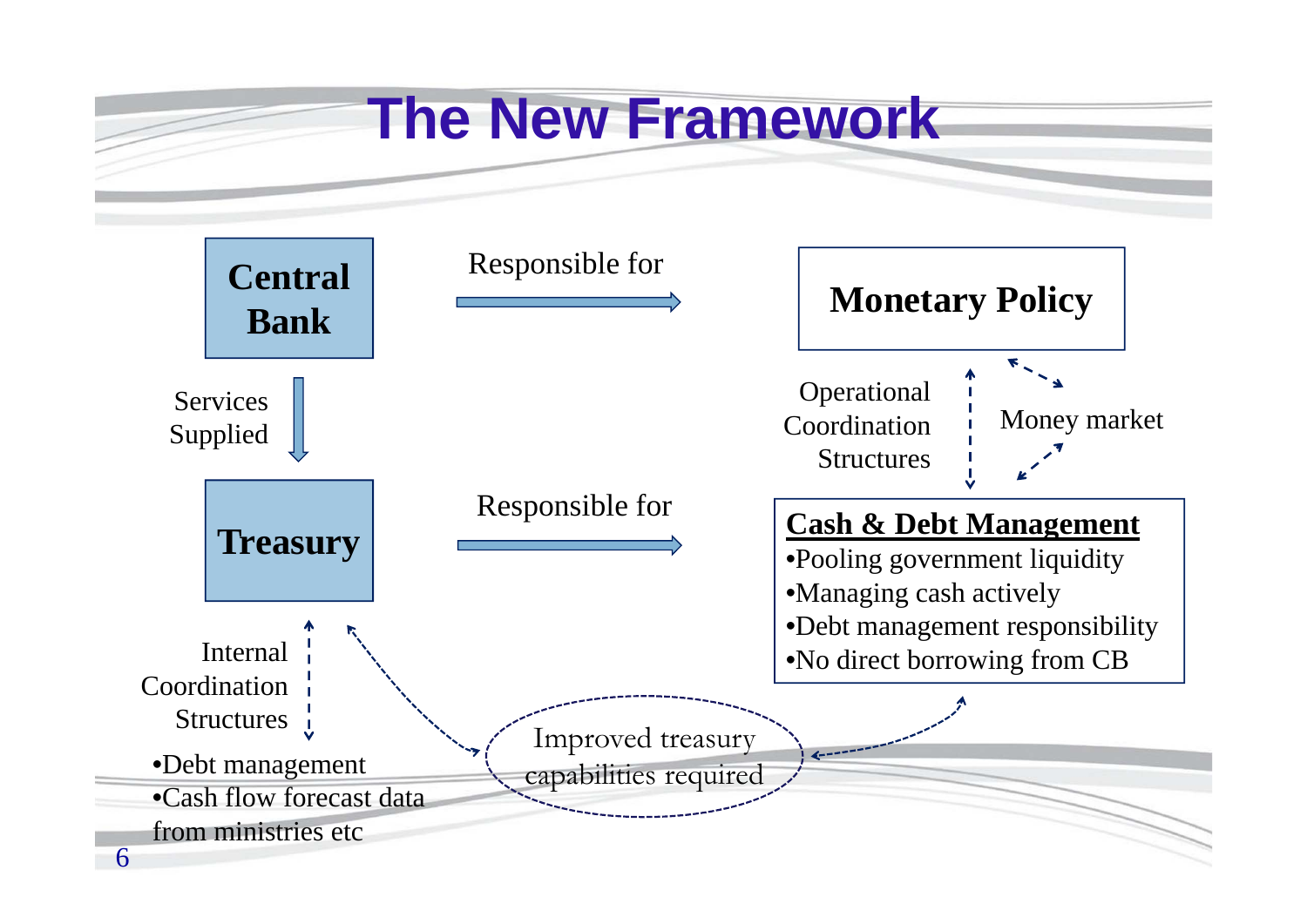#### **Implications for Central Bank**

- •Less influence on choice of debt management instrument
- • Movement of liquidity away from the banking system as TSA develops
- • But as cash management develops:
	- Treasury will reduce cash balances
	- Reduced volatility of cash balances will benefit central bank the counterpart is reduced volatility in banking sector liquidity
	- Bank may remain as fiscal agent but clarity important
- •Coordination and cooperation

7

- Clarity on responsibilities and information flows
- Operational interactions eg auction timings
- Mutual development of money market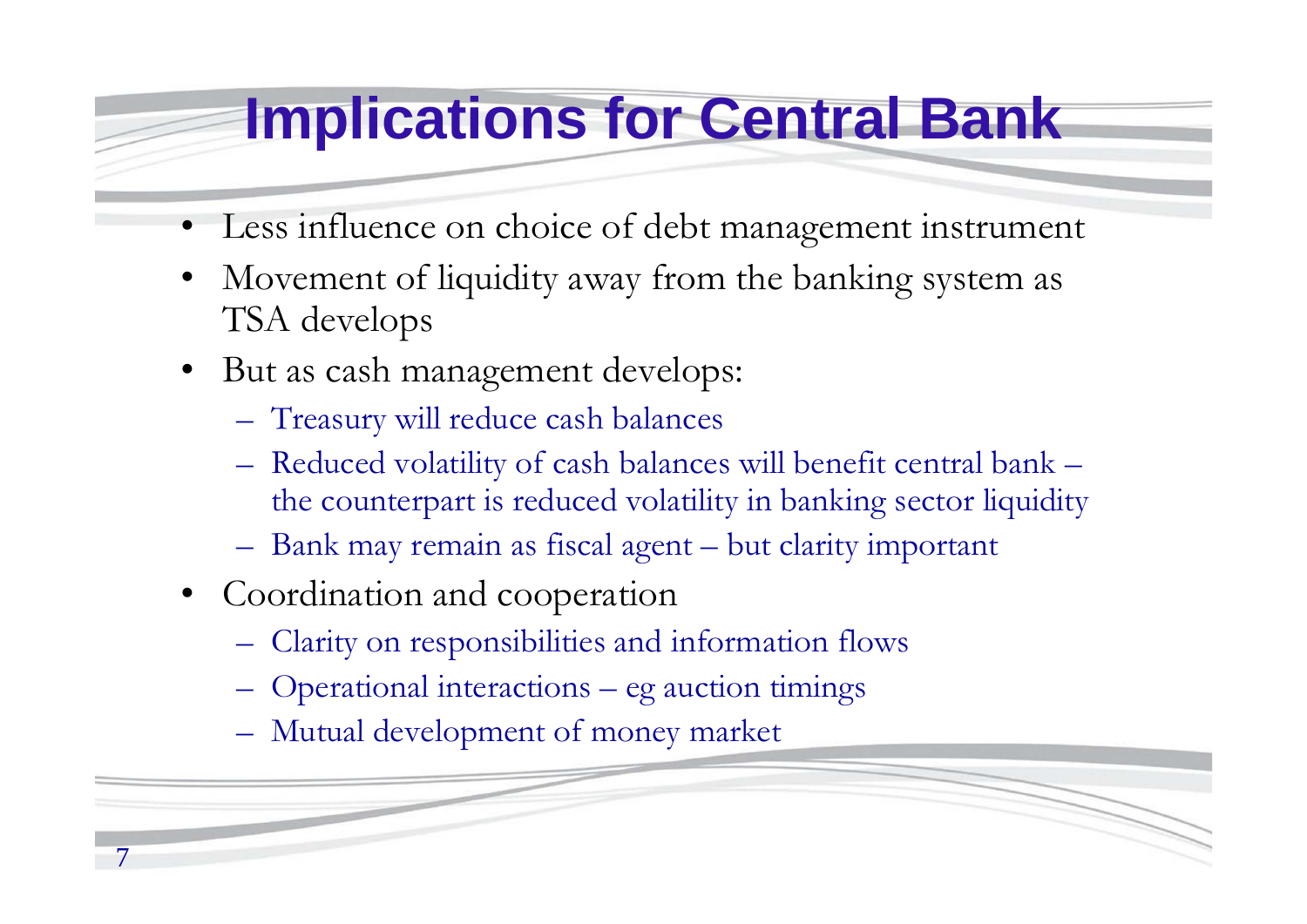### **Some Policy Challenges -**

#### **Tbills or CBBills**

- • Use of CBBills to drain domestic liquidity potentially fragments money market
	- Preferable for the treasury to sell additional TBills at the request of the CB, as an addon to the normal auction
	- Must sterilize the proceeds by holding them in a separate account at the CB
	- Remunerate at discount rate set in the bill auction

#### **TSA in CB or Commercial Bank**

- • Intermediate bank may protect CB from cash volatility, but
	- – Potentially weakens treasury's policy leverage over management of its cash flows
	- – Adds a layer of complexity to coordination; information sharing more cumbersome
	- – Exposes the government to moral hazard and credit risk
	- $\mathcal{L}_{\mathcal{A}}$  Lack of transparency and crosssubsidy may affect development of banking sector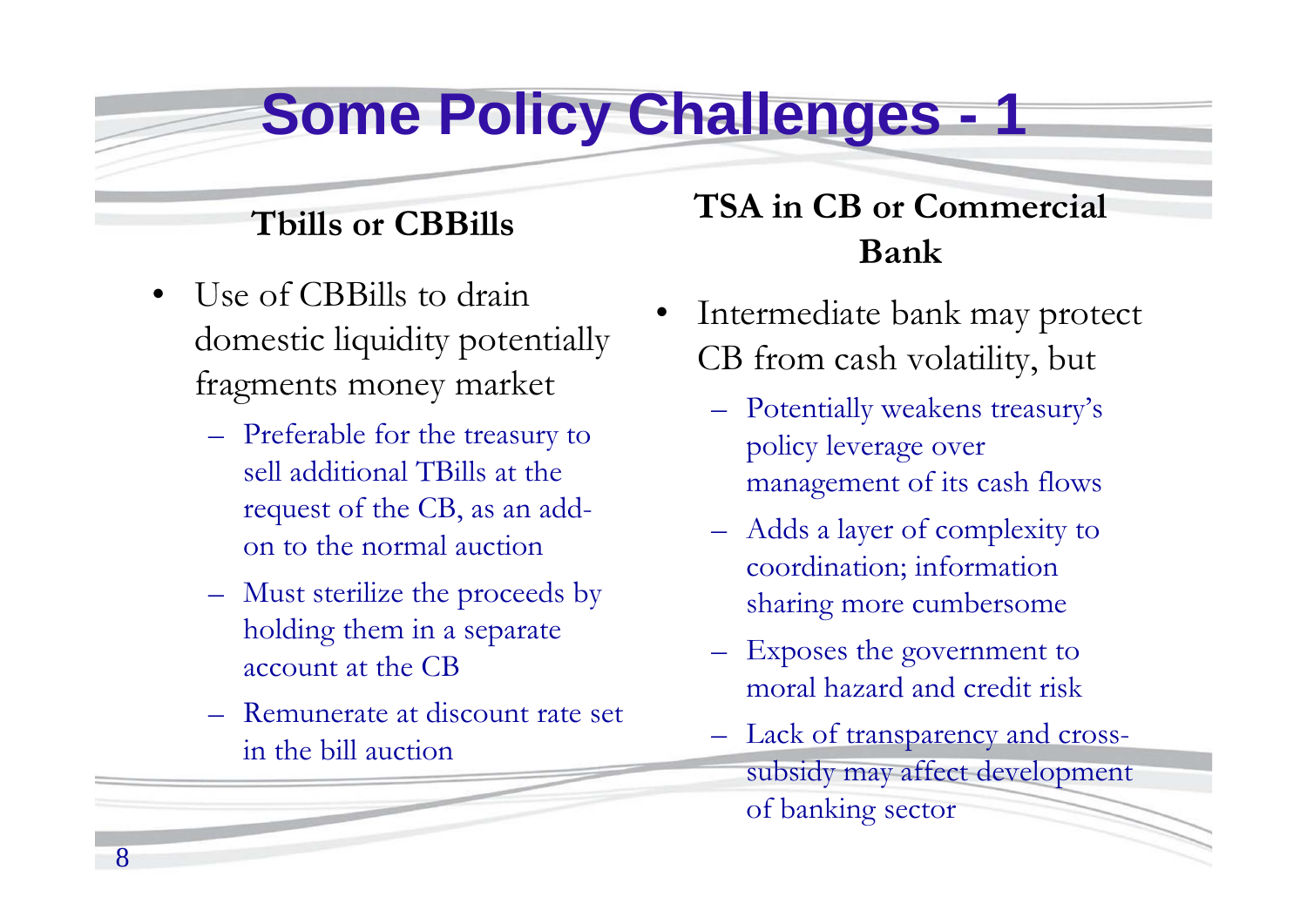### **Some Policy Challenges - 2**

#### **Remuneration of Treasury Deposits at CB**

- $\bullet$  Good practice to pay interest on treasury deposits at market rate
	- Usually interbank rate or CB's policy rate
	- Improves transparency, avoids cross-subsidy
	- Removes incentive on treasury to take wrong choices on investment of surplus cash
- • But treasury should pay transactions-related fees

9

#### **Other Issues**

- • Must define any use of overdraft
	- Term, rate, speed of repayment
- • Structural surpluses – wealth funds, fiscal reserve funds etc
	- – May be managed separately on or off CB's balance sheet
	- – In all cases need transparent governance, agreement on objectives, asset allocation, reporting etc
- •Who bears monetary policy cost ?
- • CB views on debt instruments – eg preference for indexed or FX linked debt?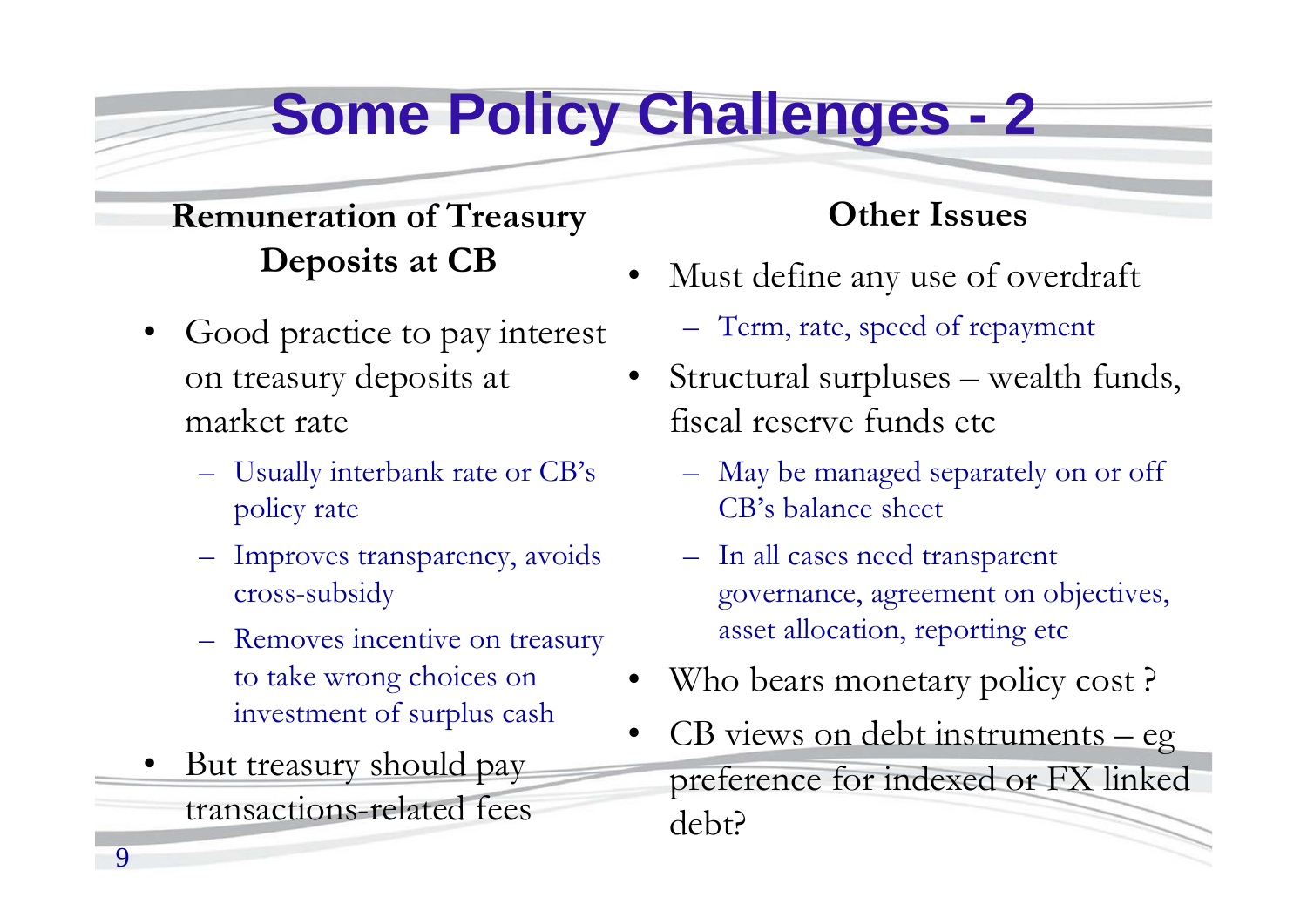### **Coordination Structures: Operations and Services**

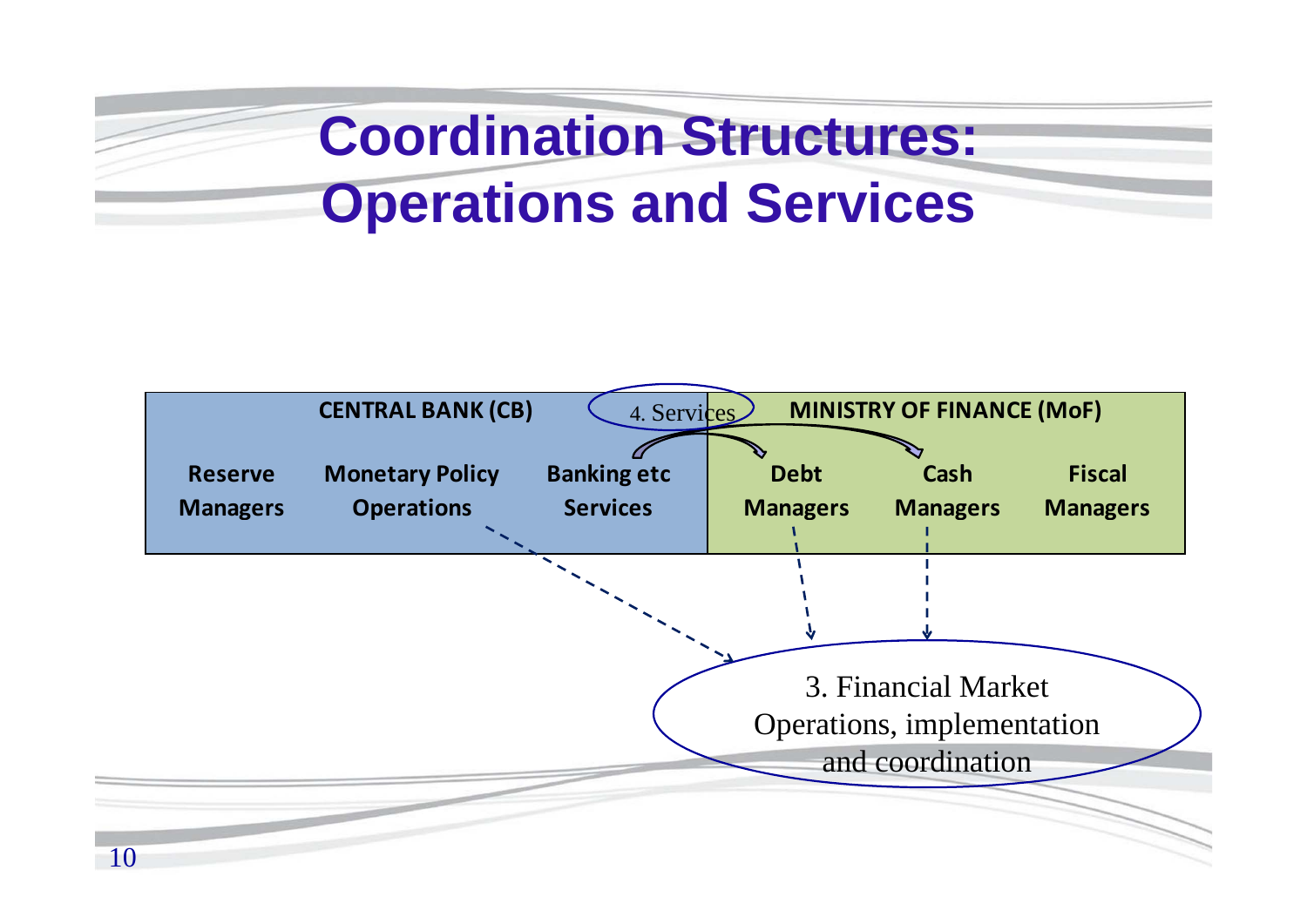#### **Coordination Structures**

- Must cover both policy and operations
- At different levels

11

- Minister/Governor
	- Shadowed by regular meetings between senior ministry and central bank officials
	- Handle high level policy issues, firefighting
	- Identify areas for cooperation
- Formal committee structures, e.g.
	- Public Debt Committee for high level policy coherence
	- Cash Coordination Committee for daily or weekly cash management operations
- Technical working groups

Day to day operational interaction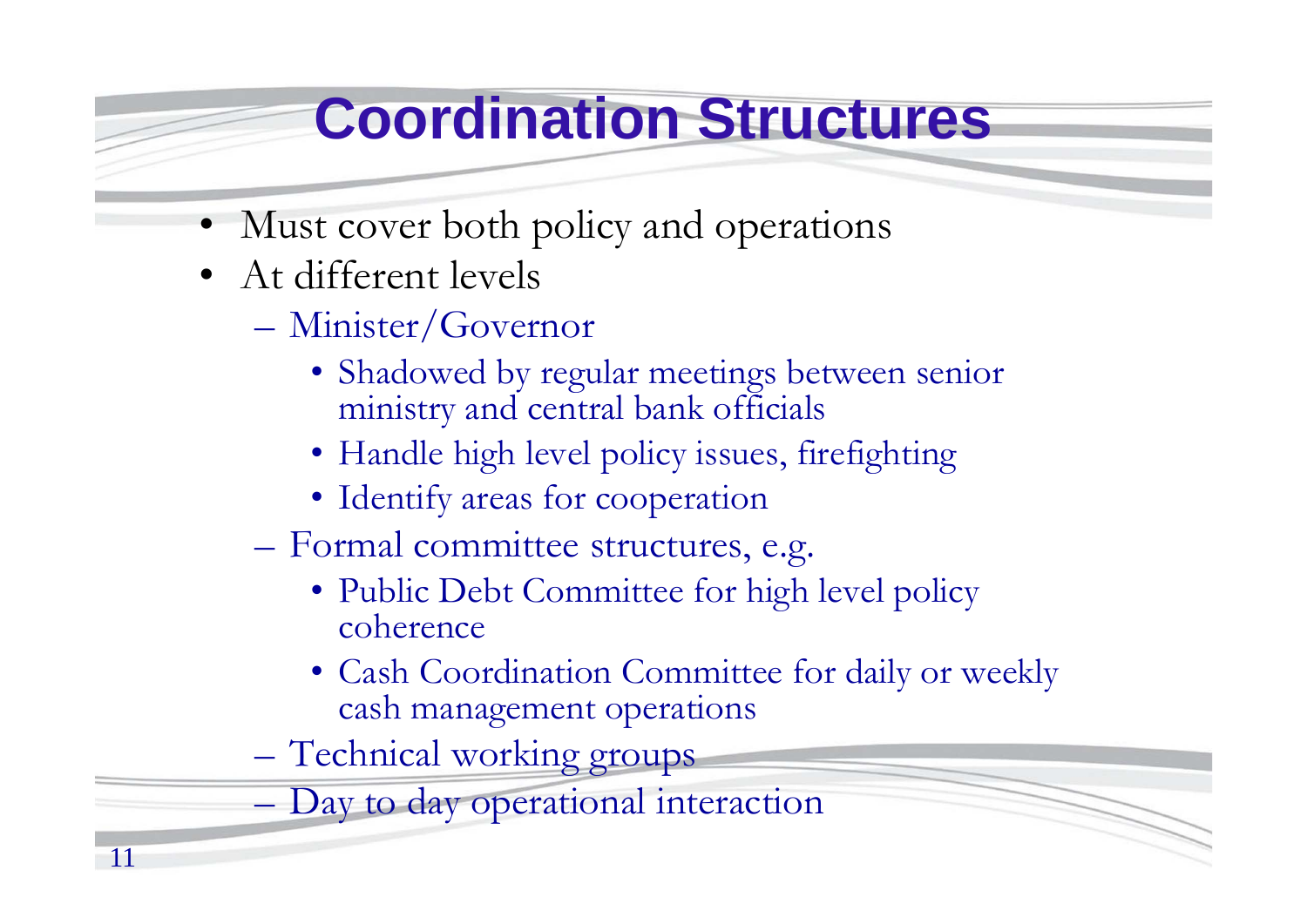#### **Coordination Mechanisms**

- • Formalize objectives and understandings
	- Legislation, Decrees, Regulations where needed
	- Terms of reference of committees and working groups
	- Memorandums of Understanding or Protocols on operations
	- Service level agreements (SLAs)
- Treasury "ownership" functions logically separate
	- Financial performance of CB, rules applying to dividend, capitalization, etc
	- Best managed separately from operational interactions

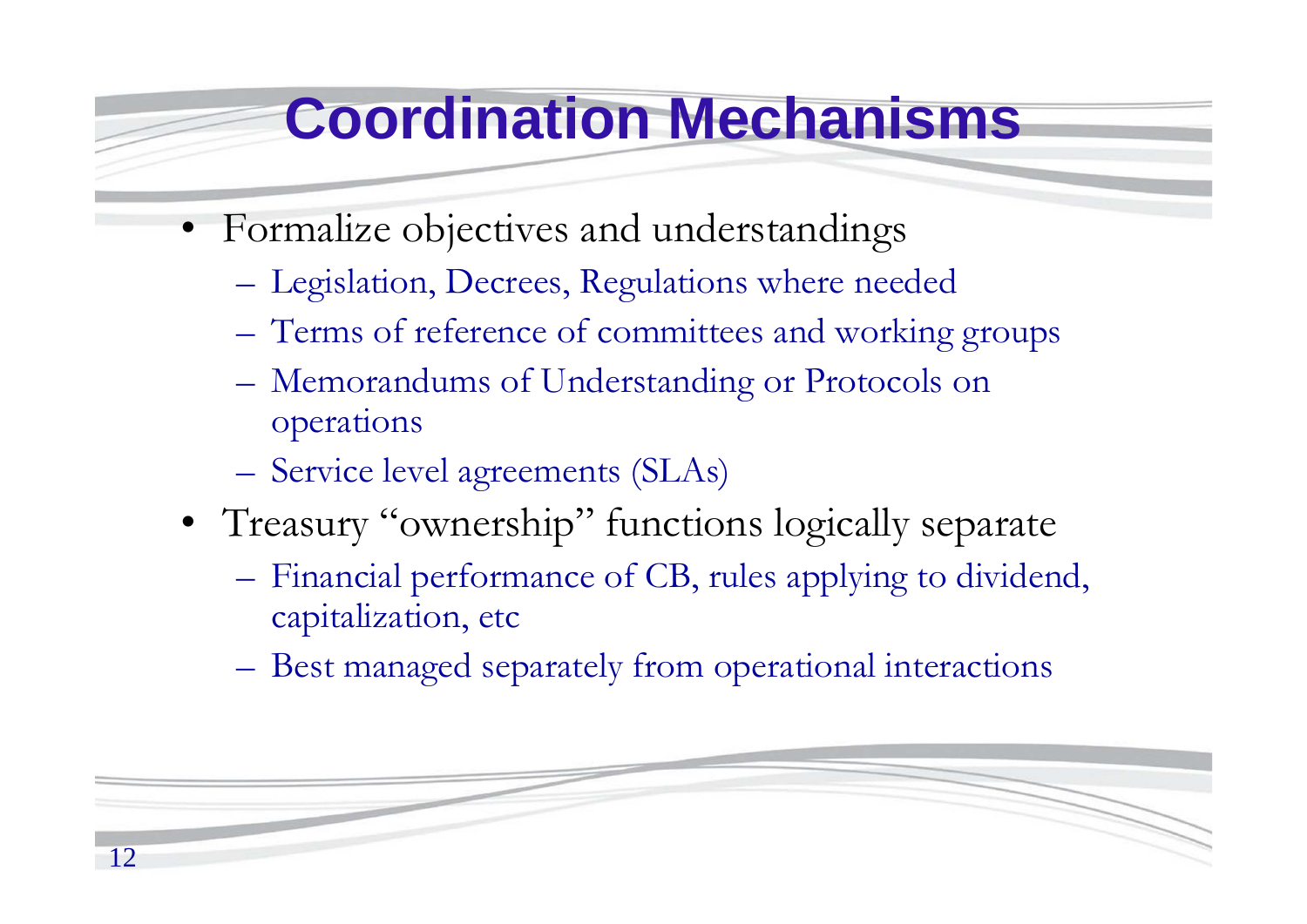### **Some Issues for the MoU(s)**

- The joint program for the development of the money market
	- Including policies and operations for bill issuance and the respective roles of CBbills and Tbills
- • How the CB reports its and the market's views about the debt and cash management program and operations (might be covered by the PDC)
- • Choice of primary dealers or auction counterparties
	- Shared or independent
- • The payment of interest on government balances at the central bank
	- Has be agreed at the policy level, but the basis of interest maturity, relevant market analogues, etc – should also be identified (or in SLA)
- • Information exchanges – respective responsibilities
	- Mechanism of communication and issues covered (e.g. the prospective auction schedule, cash flow forecasts, banking information)
- $\bullet$  Determinants of e.g. the timing of respective auctions and the associated market announcements and any prior warning
- • [Where the treasury is able to borrow from the CB], understandings of the limits (sums, maturities, ability to roll over etc.) of such borrowing

•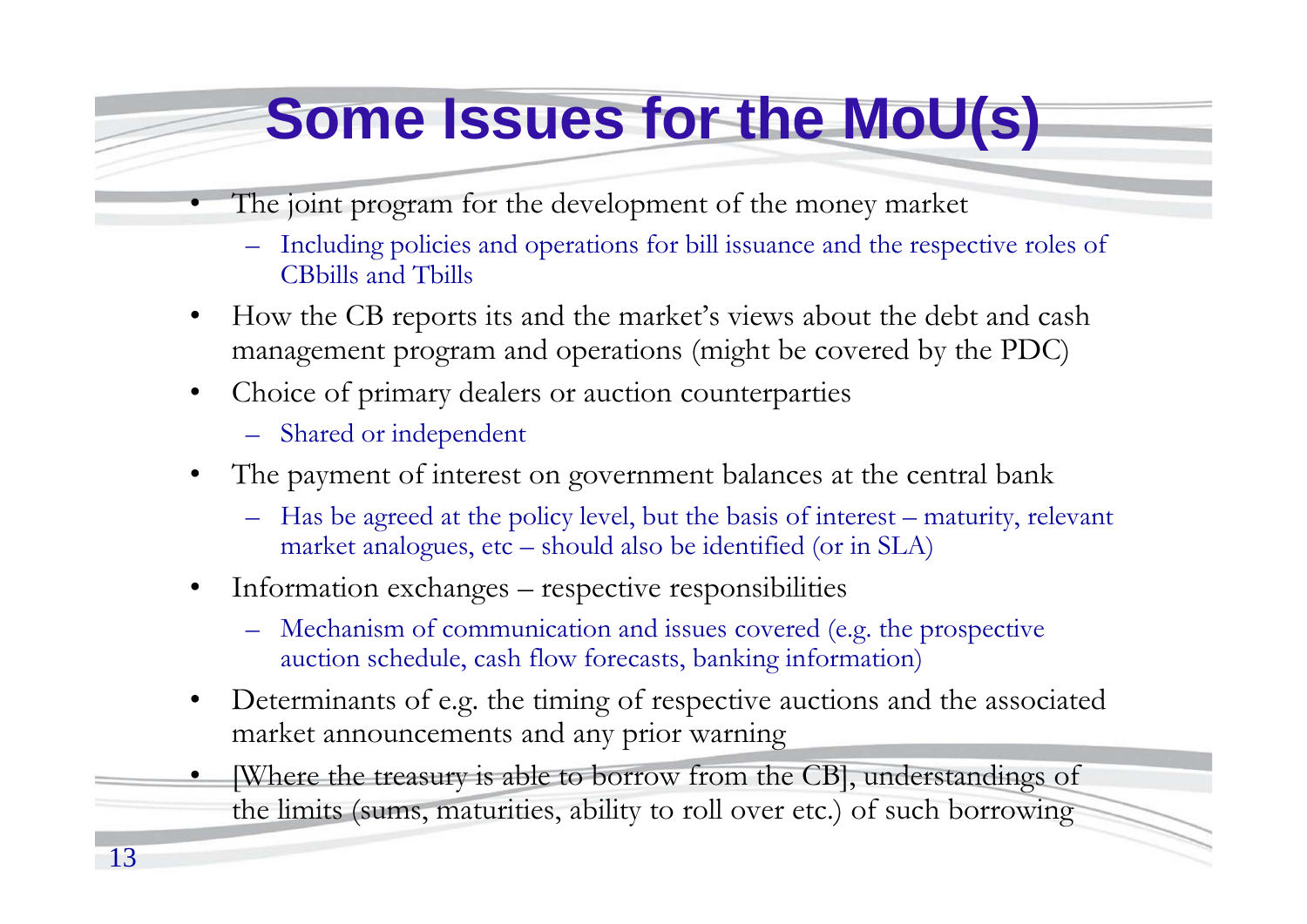#### **Service Level Agreements (SLAs)**

- • Note the range of services supplied is potentially wide
	- Banker, fiscal agent, settlement agent, registrar…
- Some examples of issues covered

14

- The notice that both sides would give of any impending change in the auction pattern or timetable
- The turnaround times by the central bank in handling any relevant transactions, e.g. as fiscal or settlement agent.
- Details of information flows in either direction, with intended timing, e.g. of cash flow forecasts or transactions across the TSA.
- The basis of calculation of fees paid for the services (potentially covering compensation for any failure to meet the specified service)
- Details of the rate of interest to be paid on government accounts
- Exchange of risk-related information (including audit information)
- The handling of any business continuity problem
	- The arrangements for handling disputes and for review of the SLA
- SLA normally reviewed regularly , e.g. every year, fees reassessed